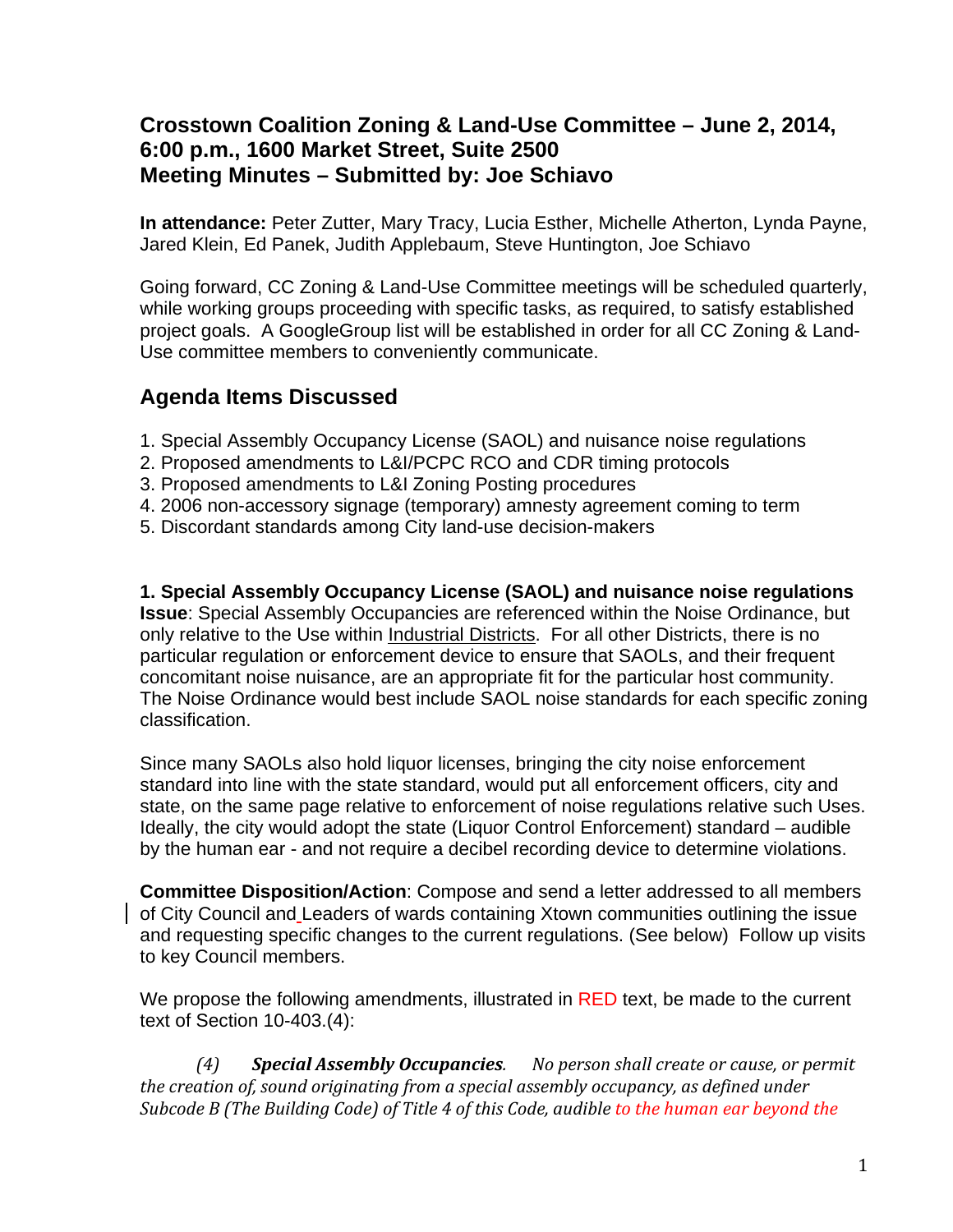*property boundary of such special assembly occupancy when adjacent to any occupied residential or commercial property, or when no such adjacency exists, audible at a distance greater than one hundred feet from the property boundary of such special assembly occupancy. This subparagraph shall apply regardless whether it is more restrictive than the limitations imposed by paragraph (3) of this section.*

### **2. Proposed amendments to L&I/PCPC RCO and CDR timing protocols**

**Issue:** CDR meetings are permitted to proceed, and are proceeding, without the benefit of a prior RCO meeting, rendering the RCO representative at the CDR table ineffective and without a voted position to express or defend. The City Law Department has expressed that an informal meeting, or meeting preliminary to a formal RCO meeting with the developer, meets the criteria of the of the prerequisite RCO meeting prior to CDR.

**Committee Disposition/Action**: Compose a letter outlining the issue and requesting that the intent of the standing regulation – RCO meeting is a prerequisite for all CDR meetings – be the standard of protocol applied to all applications subject to CDR. Request a meeting with Alan Greenberger, to be attended by Ed P., Judy A., and Joe S., to introduce the issue and request direction/assistance regarding appropriate approach to all those associated with the process of CDR scheduling and decision making.

### **3. Proposed amendments to L&I Zoning Posting procedures**

**Issue(s)**: 1) There is currently not enough information on any zoning posting to inform the public as to why the posted premises was denied an of-right zoning permit by L&I. That information is readily available at the time L&I generates the orange zoning posting at the Applicant's/Appellant's request. That information is included in the Refusal issued by L&I in response to the original application, but L&I does not include that critical information on the orange, zoning posting form.

 2) Zoning re-postings, due to hearing continuances or changes in the detail of the application, are indistinguishable from the original posting, and do not adequately serve to inform the public that the application or hearing date have changed. Re-posting notices must be formatted to clearly identify any change in the information posted at the premises. Current re-postings requirements are not being enforced. Re-posting standards need to be tightened, not relaxed.

 3) The ZBA on-line calendar does not link the original posted hearing date of a case to the any and all hearing dates consequential to continuances.

**Committee Disposition/Action**: Compose a letter outlining the issues addressed to the Commissioner of L&I, Alan Greenberger, and all members of City Council and Ward Leaders. Within our letter, request that the detail of the Refusal be included in the body of all zoning postings; request that current re-posting regulations be strictly enforced; suggest that current regulations regarding circumstances under which re-posting is not required is being abused and should be eliminated, resulting in all hearing date changes